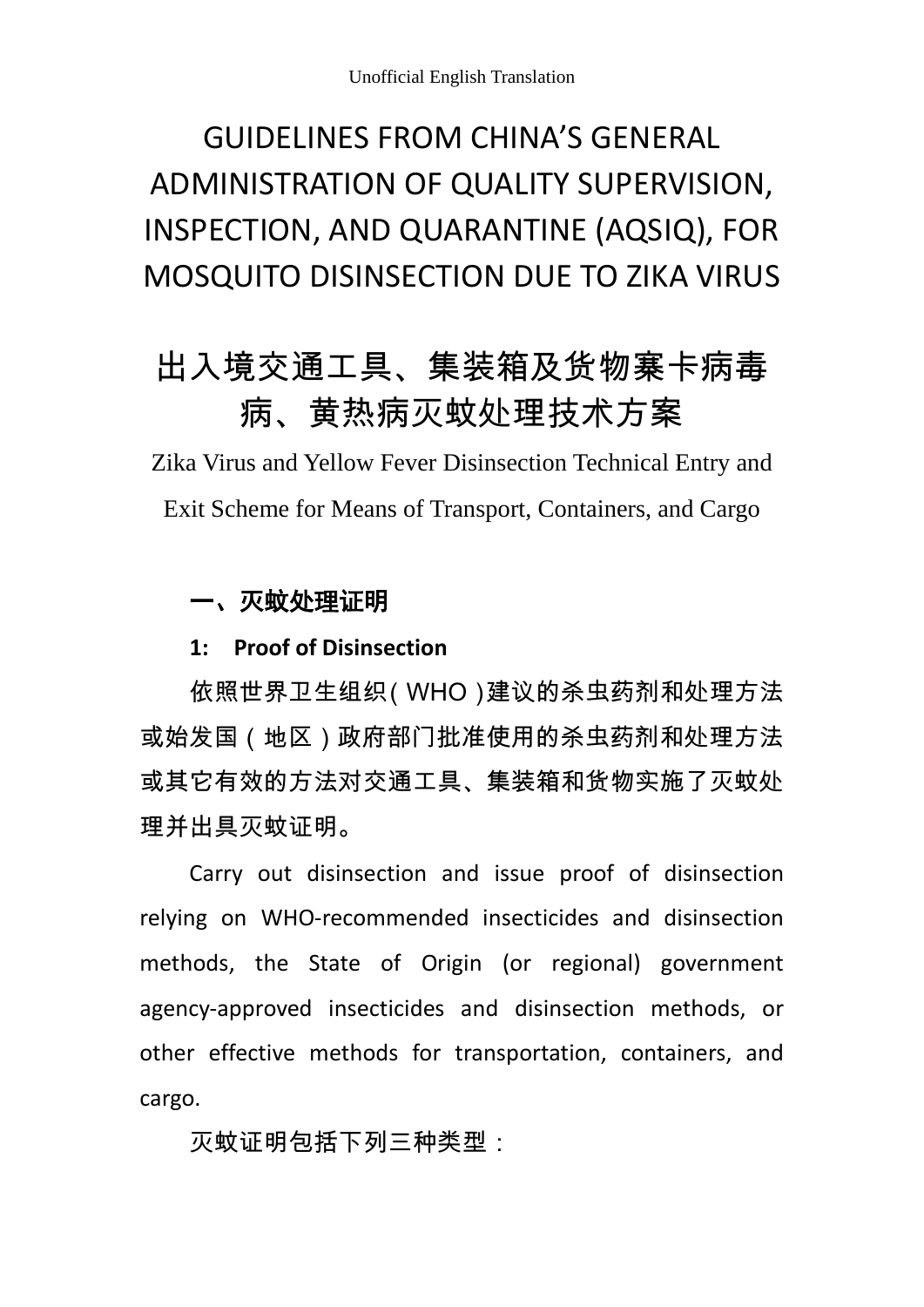Proof of disinsection includes the following three types:

(1)有效的灭蚊证书(由官方签发),应注明处理对象 唯一性的标识:如航空器识别号、船舶名称(或 IMO 号)、 列车班次、车辆车号、集装箱箱号等;

(1) A valid certificate of disinsection issued by the government, which should indicate the uniqueness of the identification process target: e.g., the aircraft identification number, the vessel number (or IMO number), number of trains, car number, container number, etc;

(2)有效的灭蚊处理证明(由官方认可的机构签发), 应注明处理方法、时间、时效、地点、药剂名称、用量、处 理单位、收货人/发货人等;

(2) Proof of valid disinsection (issued by a government-approved organization), which should indicate the method of disinsection, time, period of effectiveness, place, name of the pesticide, amount used, the processing unit, the recipient and sender of the goods, etc.;

(3)有效的航空器灭蚊处理后的药剂空罐等。

(3) A valid and empty pesticide container used after airplane disinsection, etc.

交通工具和集装箱的灭蚊证明应分别出具。

Proof of disinsection for means of transport and containers should be issued separately.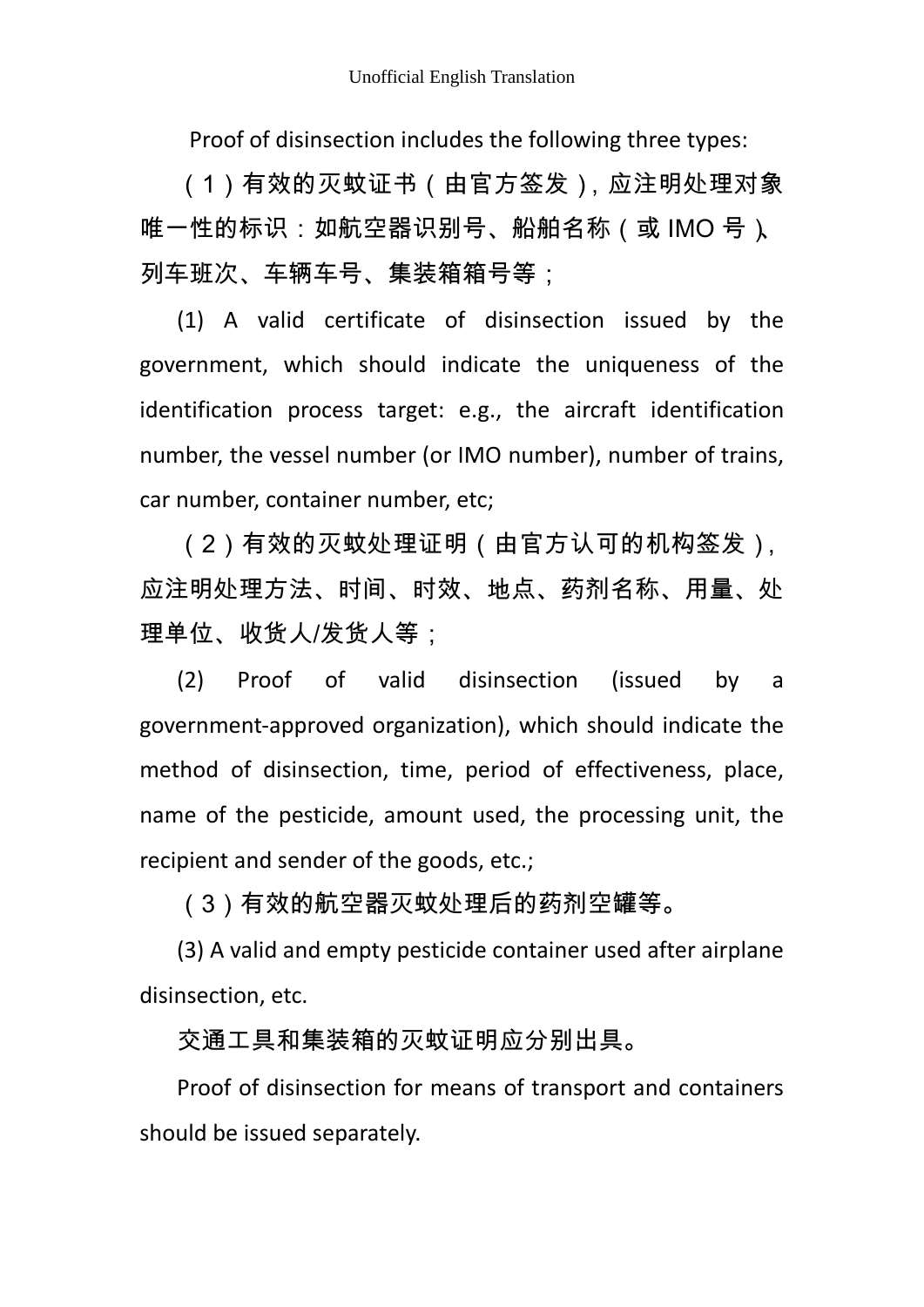途经疫区的交通工具、集装箱未装卸货物、上下人员的 不需出具灭蚊证明。

When passing through infected areas, the means of transport, containers carrying cargo that has not been unloaded, and staff from top to bottom do not need to be issued proof of disinsection.

### 二、灭蚊处理指征

#### **2: Indications for Disinsection**

(一)主动申报或入境检疫查验时发现各种检疫对象携 带有成蚊、蚊蚴、蛹、卵的;

(1) Any object that is proactively-declared or discovered during entry-exit quarantine inspections to hold active mosquitoes, mosquito larva, pupa, and/or eggs;

(二)交通工具上载有蚊媒传染病病例、疑似病例或有 受染嫌疑的;

On the means of transportation are loaded cases of mosquito-borne diseases, suspected cases, or are suspected of being contaminated;

(三)来自受染地区无有效灭蚊证明,携带蚊虫的。

(3) Come from contaminated areas and either do not have valid proof of disinsection and/or are carrying mosquitoes.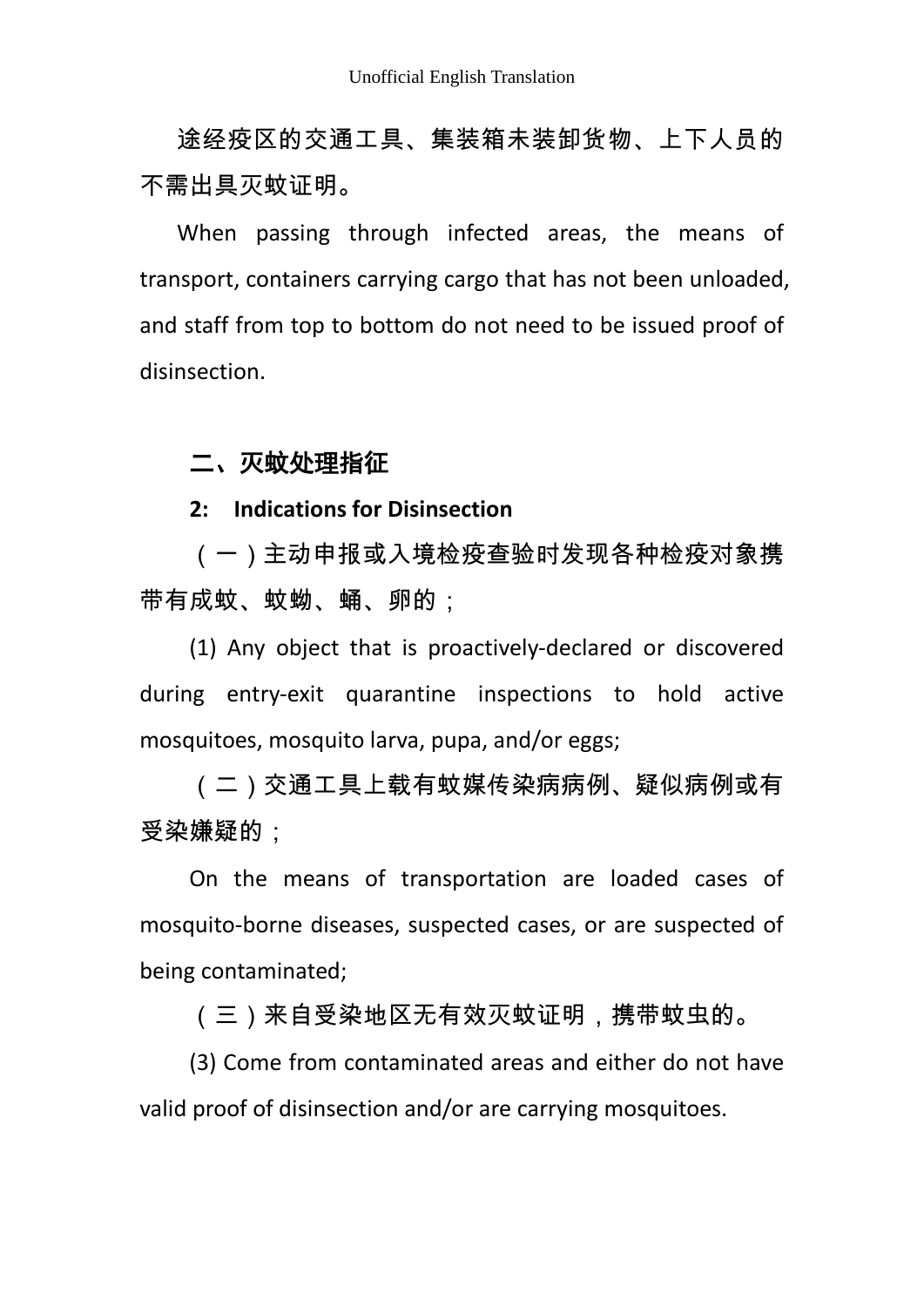# 三、灭蚊处理方式及用药推荐

**3: Recommended methods of disinsection and pesticides**

(一)灭蚊处理方式

(1) Methods of disinsection

1. 表面喷洒:话用干船舶生活区外开放场所及散装货物、 车辆的灭蚊处理。

1. Surface Spraying: Suitable for disinsection of vessels, open spaces, and bulk cargo and vehicles outside of living areas.

2. 空间喷洒:适用干船舶生活区及货舱内、航空器机舱、 列车车厢内等密闭场所及集装箱的灭蚊处理。

2. Space Spraying: Suitable for disinsection within the ship living area and cargo, aircraft cabin, train car, and other confined spaces and containers.

3. 蒸熏处理:活用干集装箱及其内部货物、船舶及其货 舱内货物的灭蚊处理。

3. Fumigation Processing: Suitable for disinfection of containers and their internal cargo, within vessels and their cargo holds.

(二)常用灭蚊药剂

(2) Frequently-used Insecticides

1. 表面喷洒和空间喷洒:拟除虫菊酯类杀虫剂等;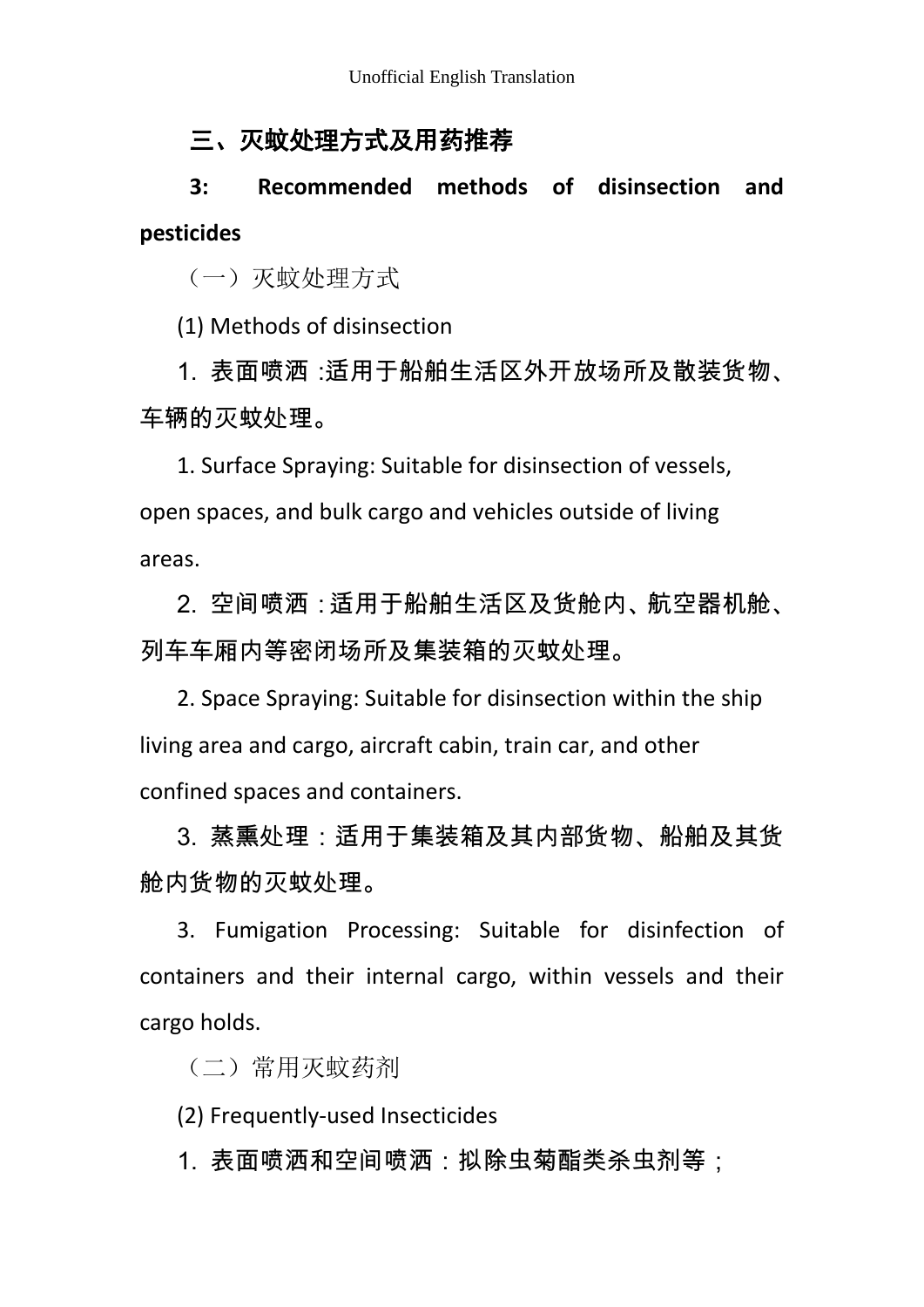1. Surface spraying and space spraying: Pyrethoid insecticides;

## 2. 熏蒸处理:硫酰氟等;

2. Fumigation processing: Sulfuryl fluoride, etc.;

3. 航空器应使用WHO推荐的药剂。

3. Aircraft should use WHO-recommended insecticides.

剂量按照WHO推荐(表1、表2、表3)的或药品使用说 明书。

The dosage amount should be according to the WHO recommendations (Table 1, 2, and 3) or the medicine usage directions.

#### 表 1.适用室内滞留喷洒防制蚊虫的药物和常用剂量

Table 1: Suitable pesticides and usual dosages for indoor residual spraying to prevent mosquitoes

|                |                       |            |                |                       | 持效期      |
|----------------|-----------------------|------------|----------------|-----------------------|----------|
|                |                       | 持效期        |                |                       | (月)      |
|                | 剂量(有效成                | (月)        |                | 剂量(有效成分)              | Period   |
| 农药名称           | 分) $(g/m^2)$          | Period of  | 农药名称           | $(g/m^2)$             | of       |
| Pesticide Name | Dosage (of the active | effectiven | Pesticide name | Dosage (of the active | effectiv |
|                | ingredient)           | ess        |                | ingredient)           | eness    |
|                |                       | (months)   |                |                       | (month)  |
|                |                       |            |                |                       | S)       |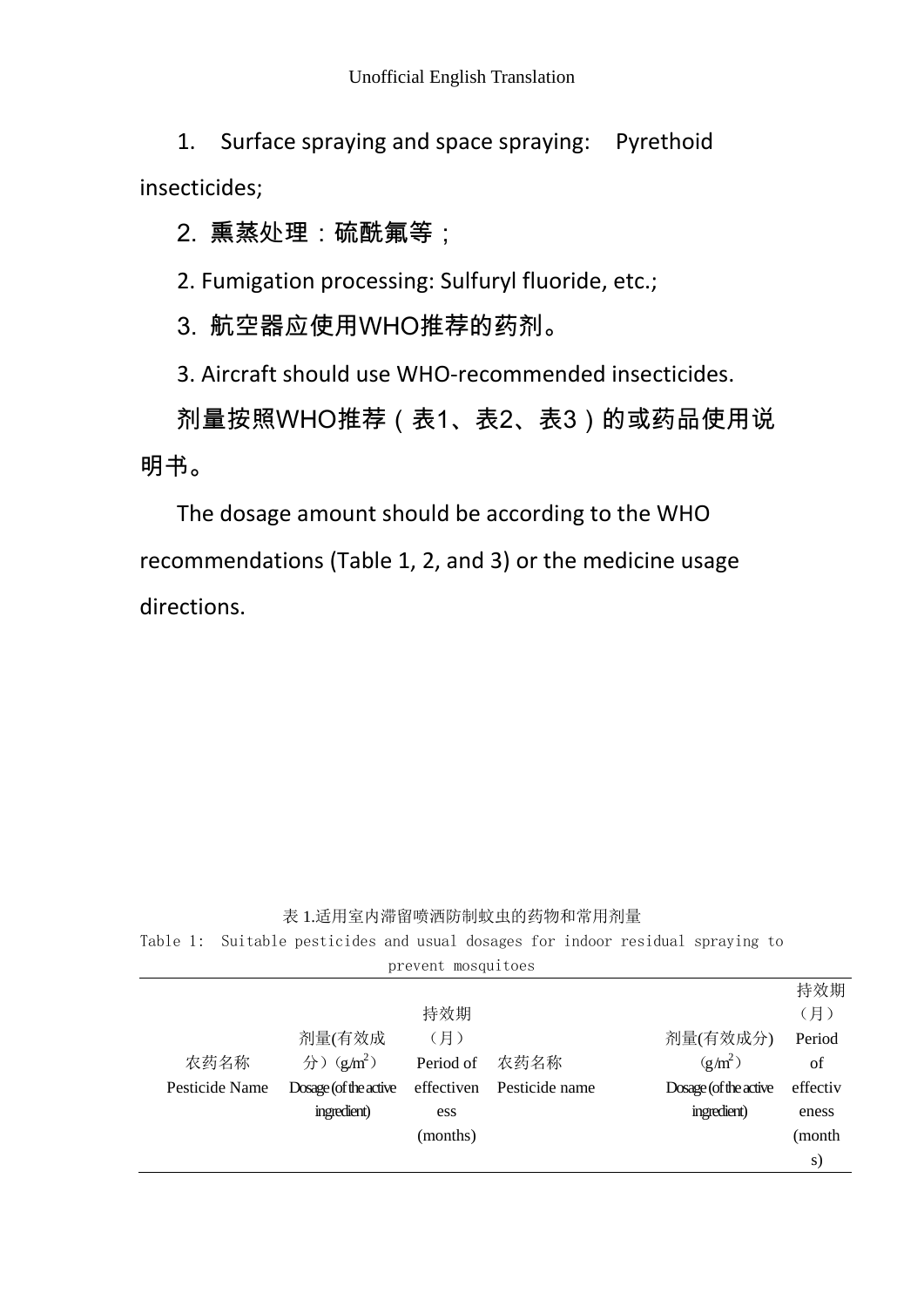#### Unofficial English Translation

| 噁虫威               | $0.100 \sim 0.400$ | $2\sim$ 6    | 顺式氯氰菊酯                 | $0.020 \sim 0.030$ | $4\sim 6$ |  |
|-------------------|--------------------|--------------|------------------------|--------------------|-----------|--|
| bendiocarb        |                    |              | $\alpha$ -cypermethrin |                    |           |  |
| 残杀威 propoxur      | $1\sim2$           | $3\sim 6$    | 联苯菊酯 bifenthrin        | $0.025 \sim 0.050$ | $3\sim 6$ |  |
| *滴滴涕 DDT          | $1\sim2$           | >6           | 氰<br>氟<br>菊<br>氯<br>酯  | $0.020 \sim 0.050$ | $3\sim 6$ |  |
|                   |                    |              | cyfluthrin             |                    |           |  |
| 杀螟硫磷              | $\overline{2}$     | 3~           | 菊<br>溴<br>氰<br>酯       | $0.020 - 0.025$    | $3\sim$ 6 |  |
| fenirothion       |                    | deltamethrin |                        |                    |           |  |
| 马拉硫磷 malathion    | 2                  | $2\sim3$     | 醚菊酯 etofenprox         | $0.100 \sim 0.300$ | $3\sim 6$ |  |
| 甲基嘧啶磷             | $1\sim2$           | $2\sim3$     | 高效氯氟氰菊酯                | $0.020 \sim 0.030$ | $3\sim 6$ |  |
| pirimiphos-methyl |                    |              | $\lambda$ -cyhalothrin |                    |           |  |

注:\*在我国不允许用于卫生杀虫剂。

#### 表2.适用气雾剂防制蚊虫的药剂与常用剂量

Table 2. Suitable pesticides and usual dosage amount for aerosol pesticides to

| prevent mosquitoes               |                               |  |  |  |  |
|----------------------------------|-------------------------------|--|--|--|--|
| 农药名称                             | 剂量(有效成分) (mg/m <sup>2</sup> ) |  |  |  |  |
| Pesticide name                   | Dosage (active ingredient)    |  |  |  |  |
| 杀螟硫磷 fenirothion                 | $25.00 \sim 30.00$            |  |  |  |  |
| 马拉硫磷 malathion                   | 11.20 $\sim$ 60.00            |  |  |  |  |
| 甲基嘧啶磷 pirimiphos-methyl          | $23.00 \sim 33.00$            |  |  |  |  |
| 生物苄呋菊酯 bioresmethrin             | 0.50                          |  |  |  |  |
| 氟氯氰菊酯 cyfluthrin                 | $0.10\sim 0.20$               |  |  |  |  |
| 氯氰菊酯 cypermehrin                 | $0.10 - 0.30$                 |  |  |  |  |
| 苯醚氰菊酯 cyphenothrin               | $0.20\sim 0.50$               |  |  |  |  |
| 精右旋苯醚氰菊酯 d, d-trans-cyphenothrin | $0.10\sim 0.20$               |  |  |  |  |
| 溴氰菊酯 deltamethrin                | $0.05 \sim 0.10$              |  |  |  |  |
| 右旋苯醚菊酯 d-phenothrin              | $0.50 \sim 2.20$              |  |  |  |  |
| 醚菊酯 etofenpox                    | $1.00 \sim 2.00$              |  |  |  |  |
| 高效氯氟氰菊酯 $\lambda$ -cyhalothrin   | 0.10                          |  |  |  |  |
| 氯菊酯 permethrin                   | 0.50                          |  |  |  |  |
| 苄呋菊酯 resmethrin                  | $0.20\sim 0.40$               |  |  |  |  |

表3. 适用于防制蚊幼虫的药物剂型和剂量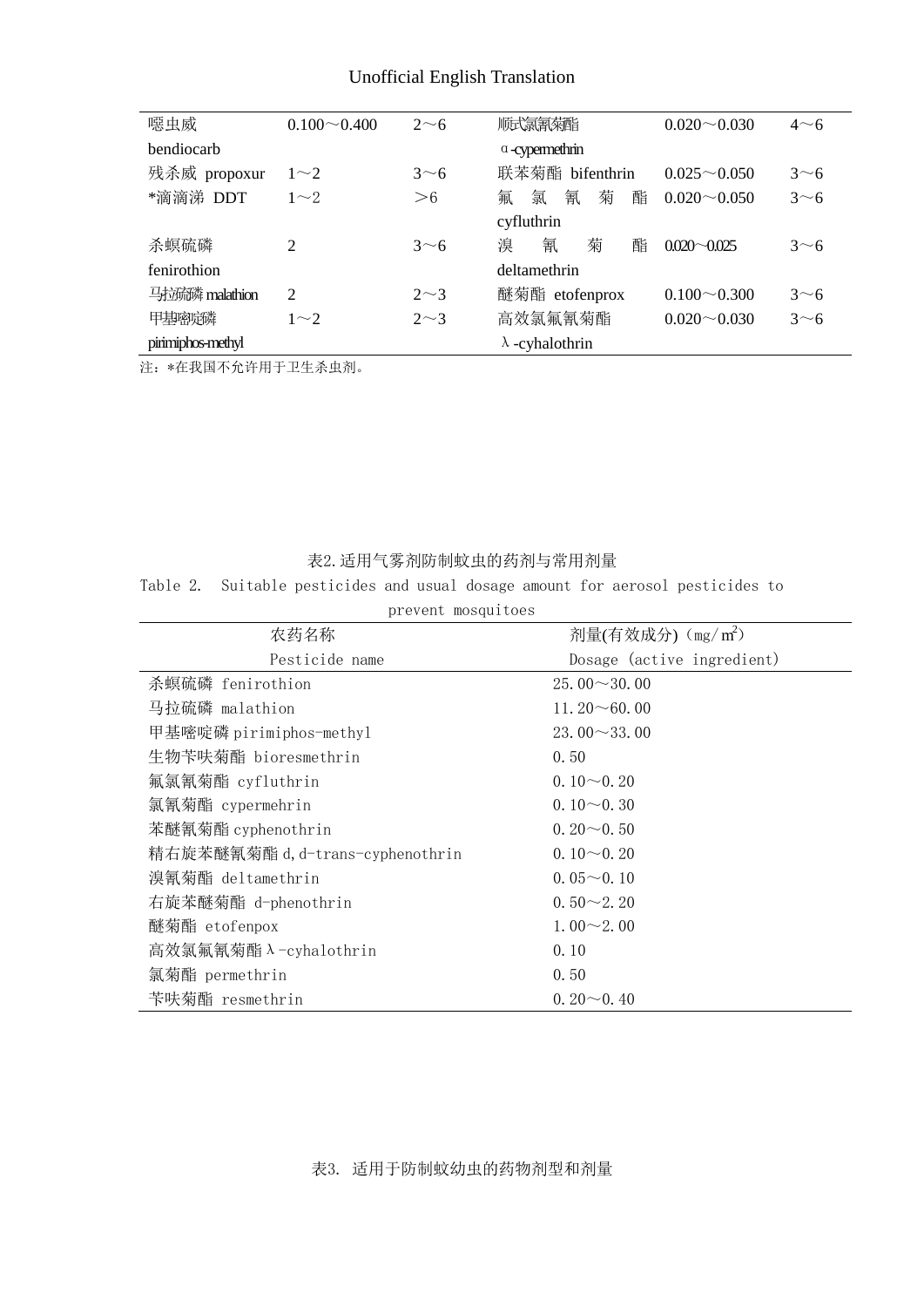#### Unofficial English Translation

| 农药名称<br>Pesticide name   | 剂型<br>Pesticide type                    | 剂量(有<br>效成分)<br>$(mg/m^2)$<br>Dosage<br>(active<br>ingredient) | 农药名称<br>Pesticide name     | 剂型<br>Pesticide<br>type                     | 剂量(有效成<br>分)<br>$(mg/m^2)$<br>Dosage (active<br>ingredient) |
|--------------------------|-----------------------------------------|----------------------------------------------------------------|----------------------------|---------------------------------------------|-------------------------------------------------------------|
| 苏云金杆菌 bacillus           | 水分散粒剂                                   | a                                                              | 吡丙醚 pyriproxyfen           | 颗粒剂                                         | $0.5 \sim 1.0$                                              |
| thurigiensis israelensis | Water-dispersi<br>ble granules          |                                                                |                            | Granules                                    |                                                             |
| 双硫磷 temephos             | 乳油,颗粒剂                                  | $5.6 \sim 11.2$                                                | 毒死蜱 cholrpyrifos           | 乳油                                          | $1.1 \sim 2.5$                                              |
|                          | Emulsifiable,                           |                                                                |                            | Emulsifi                                    |                                                             |
| 除虫脲 diflubenzuron        | granules<br>可湿性粉剂<br>Wettable<br>powder | $2.5 \sim 10.0$                                                | 倍硫磷 fenthion               | able<br>乳油,<br>颗粒剂<br>Emulsifi              | $2.2 \sim 11.2$                                             |
| 烯虫酯 methoprene           | 乳油<br>Emulsifiable                      | $2.0 \sim 4.0$                                                 | 甲基嘧啶磷<br>pirimiphos-methyl | able,<br>granules<br>乳油<br>Emulsifi<br>able | $5.0 \sim 50.0$                                             |
| 双苯氟脲 novaluron           | 乳油<br>Emulsifiable                      | $1.0 \sim 10.0$                                                |                            |                                             |                                                             |

Table 3: Suitable pesticides and dosage to prevent mosquito larvae

注:a 在孳生容器中使用量为 1mg/L~5mg/L。

# (三)灭蚊效果评价指标

## **(3) Indices to evaluate effectiveness of disinsection**

1、成蚊:不得有活蚊。

1. Adult mosquitoes: Cannot have live mosquitoes.

2、蚊蚴及蛹:容器中不得有活蚊蚴及蛹。

2. Mosquito larvae and pupa: Containers cannot contain live larvae or pupa.

(四)注意事项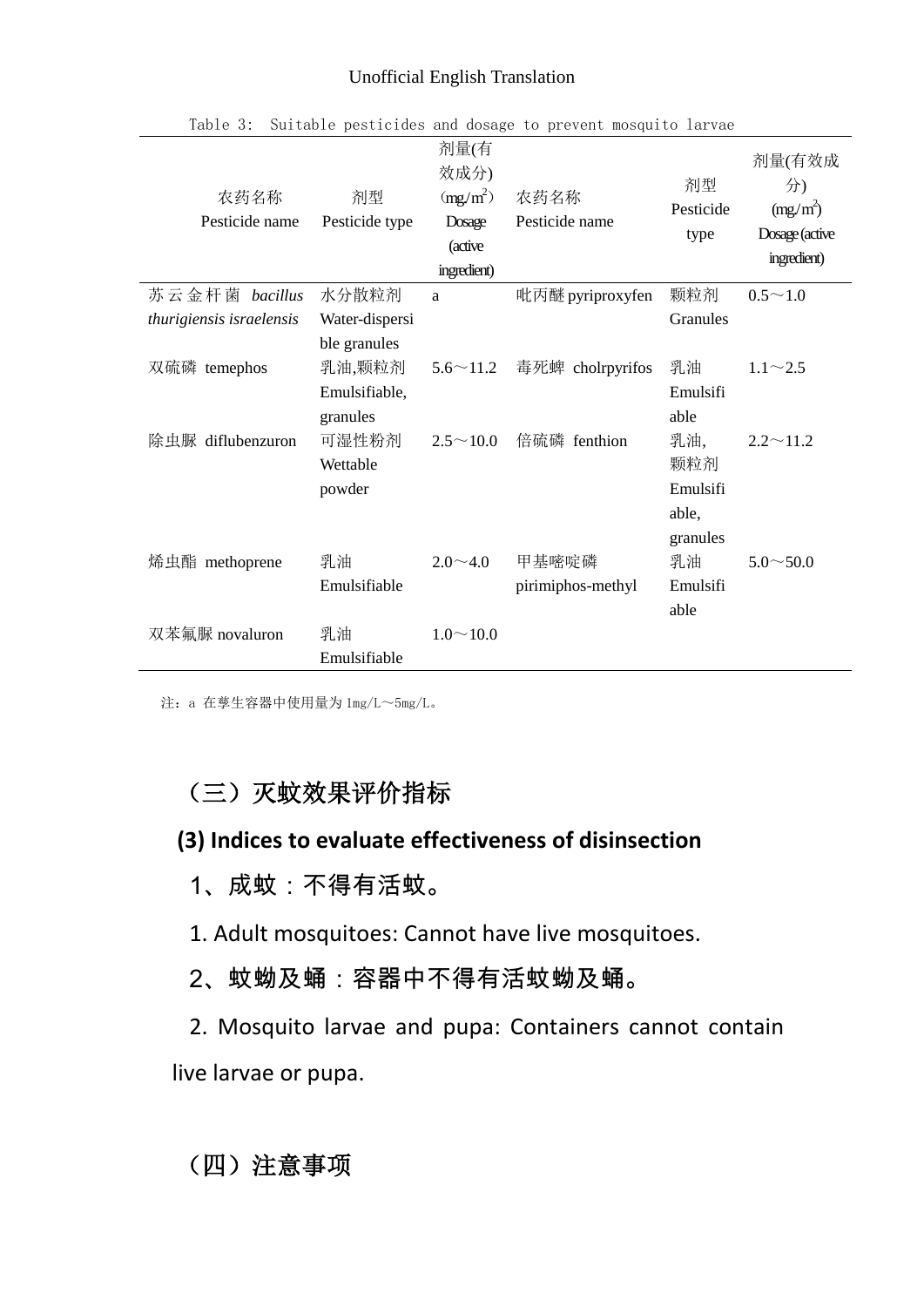#### **(4) Precautions**

1.内部温度低于 15℃的冷冻、冷藏集装箱、货舱一般不 实施灭蚊处理(检疫查验发现蚊卵的除外);

1. Disinsection generally should not be carried out when internal temperatures in frozen and refrigerated containers and cargo is below 15 degrees Celsius (except for when quarantine inspection finds mosquito eggs);

2.下列对象在发现蚊类时,应在保证货物安全的前提下 实施灭蚊处理:有毒有害物品、危险化学品、散装食品、水 果、散装饲料、精密仪器、食品接触材料等货物及其装运的 集装箱和货舱。

2. When mosquitoes are discovered, disinsection should be carried out under the prerequisite of ensuring cargo safety for the following objects: toxic and hazardous materials, dangerous chemicals, bulk food, fruits, bulk feed, precision instruments, materials that come in contact with food, etc. and the containers and cargo in which they are transported.

3.灭蚊处理应在保证灭蚊效果前提下,选择高效低毒的 药剂、简便易行方式实施。

3. To carry out disinsection under the prerequisite of ensuring effective disinsection, choose high-efficiency and low-toxicity pharmaceutical agents to facilitate simple and easy implementation.